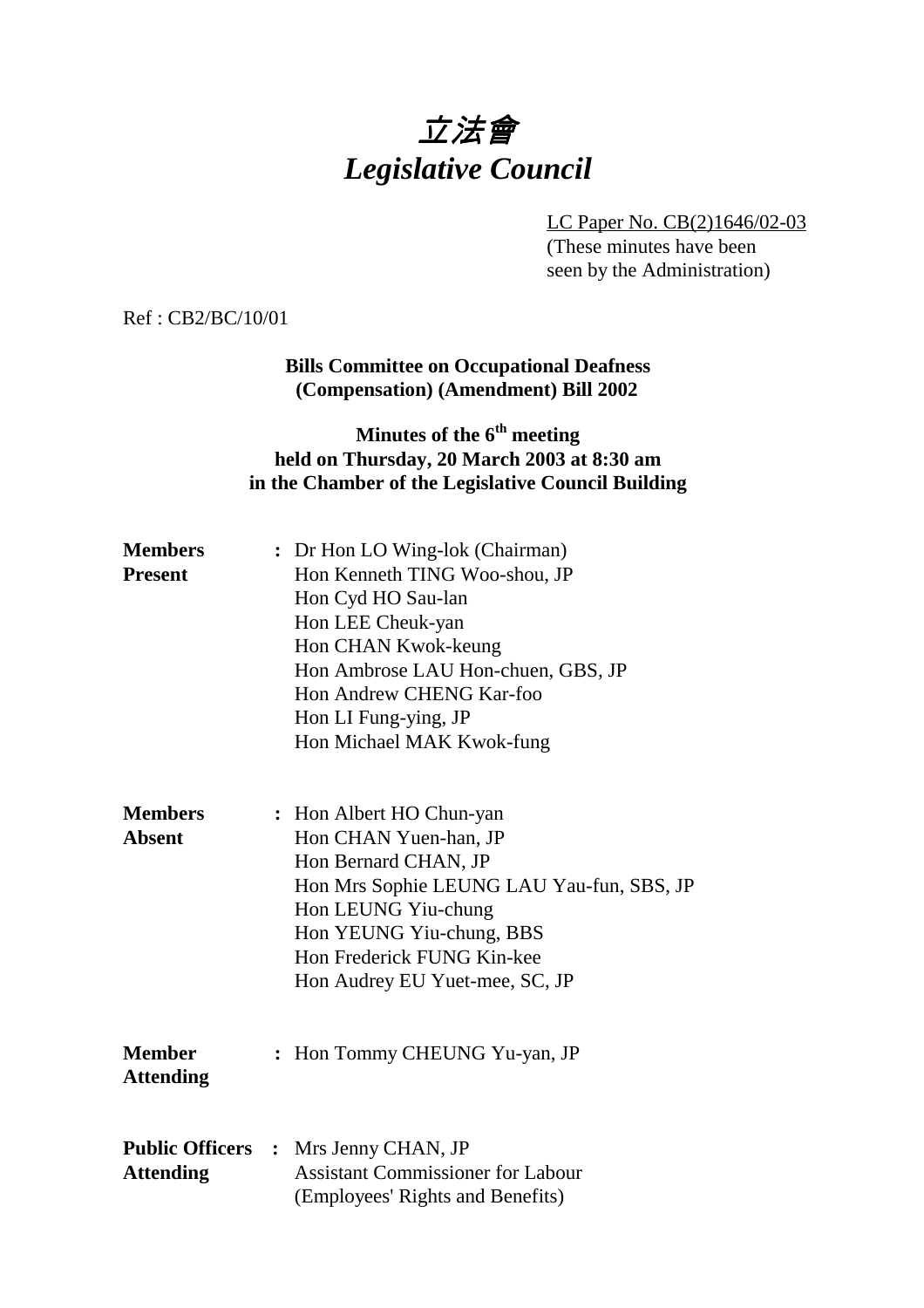|                                      | Dr LO Wai-kee<br><b>Occupational Health Consultant</b><br><b>Labour Department</b> |
|--------------------------------------|------------------------------------------------------------------------------------|
|                                      | Mrs Bernadette LAI<br><b>Senior Labour Officer</b><br><b>Labour Department</b>     |
|                                      | Mr Sunny CHAN<br><b>Senior Government Counsel</b>                                  |
|                                      | Miss Amy CHAN<br><b>Government Counsel</b>                                         |
| <b>Clerk</b> in<br><b>Attendance</b> | : Ms Doris CHAN<br>Chief Assistant Secretary (2) 4                                 |
| <b>Staff</b> in<br><b>Attendance</b> | <b>Miss Kitty CHENG</b><br><b>Assistant Legal Adviser 5</b>                        |
|                                      | Ms Dora WAI<br>Senior Assistant Secretary (2) 4                                    |

### **I. Confirmation of minutes**

(LC Paper No. CB(2)1539/02-03)

The minutes of the meeting held on 11 March 2003 were confirmed.

## **II. Meeting with the Administration**

(LC Paper Nos. CB(2)1413/02-03(01) to (04))

2. The Bills Committee noted the submissions from the Hong Kong Occupational Deafness Association and the Hong Kong College of Community Medicine.

3. The Bills Committee deliberated (Index of proceedings attached at **Annex**).

4. At the request of some members, the Administration agreed to provide details of the results of measurement conducted by the Labour Department on the daily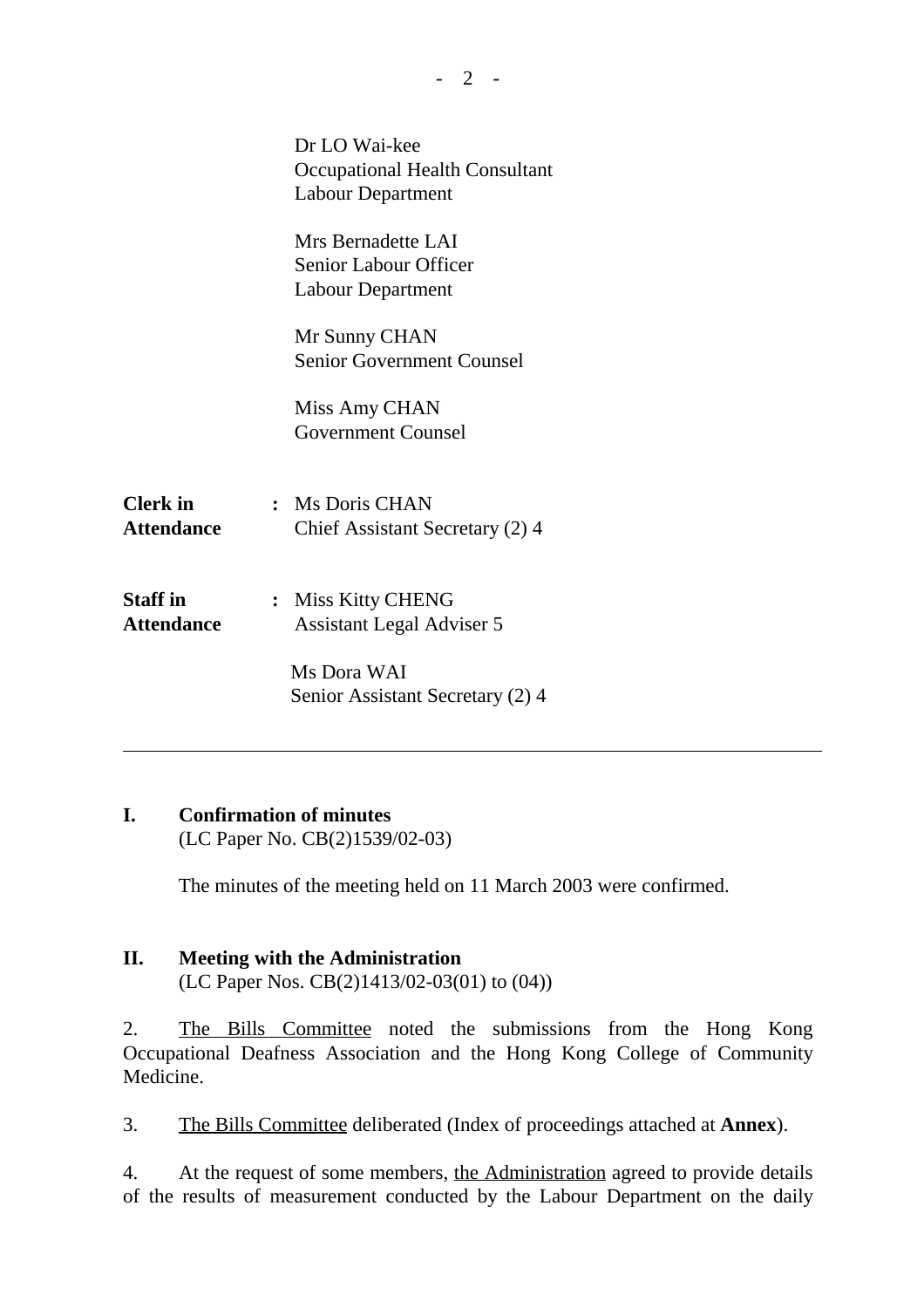personal noise exposure of workers engaged in different work processes in a discotheque.

5. A majority of members, namely Ms LI Fung-ying, Ms Cyd HO, Mr LEE Cheuk-yan and Mr CHAN Kwok-keung, expressed support for Mr Andrew CHENG's proposal that the Bills Committee should move amendments to expand the scope of protection to cover all employees working in slaughterhouses, mahjong parlours and discotheques. Mr Kenneth TING, Mr Tommy CHEUNG, who was a non-Bills Committee Member, and the Administration opposed the proposal. They considered that only those in the four new noisy occupations who were exposed to a daily noise level at or above 90dB(A) should be covered as proposed in the Bill. Based on the majority view, Assistant Legal Adviser 5 (ALA5) would prepare the draft Committee Stage amendments (CSAs) to be moved by the Bills Committee.

6. The Bills Committee examined and accepted the CSAs proposed by the Administration as set out in LC Paper No. CB(2)1413/02-03(02)). The Administration indicated that it was prepared to narrow the scope of paragraph (zb) of Schedule 3 if members were concerned that the present version was not sufficiently clear.

7. The Chairman enquired whether there was a need to amend the scope of protection in respect of the existing 25 specified noisy occupations in Schedule 3 to ensure their consistency with the Bills Committee's proposal in respect of the four new noisy occupations. ALA5 advised that such amendments might not be necessary but she would further examine the issue and provide the Bills Committee with her views if such amendments were necessary.

8. The Bills Committee agreed that the draft CSAs to be moved by the Bills Committee as well as the additional information and CSAs to be provided by the Administration as mentioned in paragraphs 4 and 6 above would be circulated to members for their consideration and comments, if any. No further meeting was required unless requested by members.

### **III. Any other business**

9. There being no other business, the meeting ended at 10:00 am.

Council Business Division 2 Legislative Council Secretariat 2 April 2003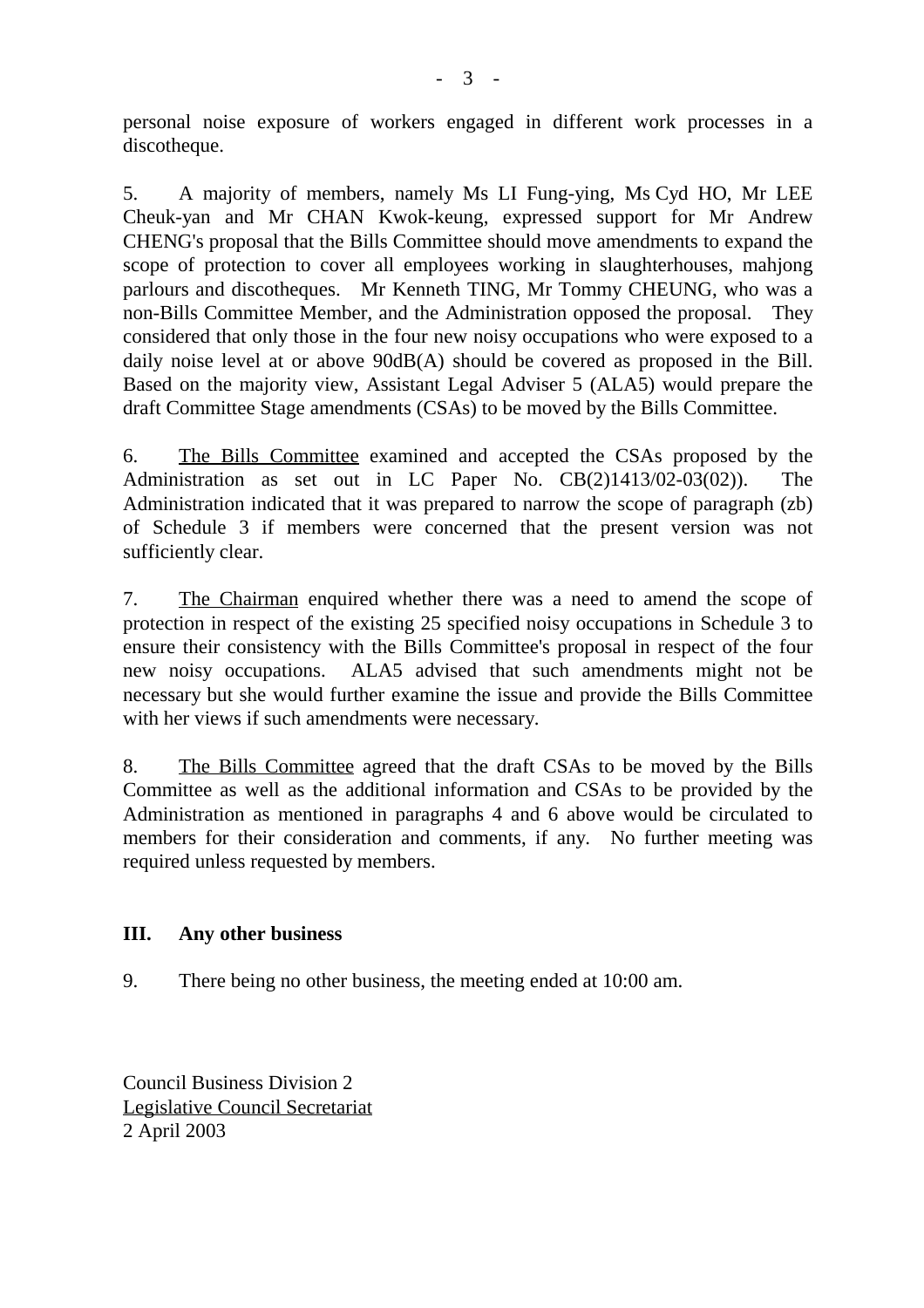#### **Annex**

## Proceedings of the  $6^{\text{th}}$  meeting of the **Bills Committee on Occupational Deafness (Compensation) (Amendment) Bill 2002 on Thursday, 20 March 2003 at 8:30 am**

## **in the Chamber of the Legislative Council Building**

| <b>Time</b>       | <b>Speaker</b>                                                                                                                                              | Subject(s)                                                                                                                                                                                                                                                                                                                             | <b>Action</b>                                                                          |
|-------------------|-------------------------------------------------------------------------------------------------------------------------------------------------------------|----------------------------------------------------------------------------------------------------------------------------------------------------------------------------------------------------------------------------------------------------------------------------------------------------------------------------------------|----------------------------------------------------------------------------------------|
| marker            |                                                                                                                                                             |                                                                                                                                                                                                                                                                                                                                        | required                                                                               |
| $000000 - 000203$ | Chairman                                                                                                                                                    | (a) Confirmation of minutes<br>(b) Submissions from Hong Kong Occupational<br>Deafness Association and Hong Kong<br>College of Community Medicine<br>(LC Paper Nos. CB(2)1413/02-03(03) and<br>(04)                                                                                                                                    |                                                                                        |
| 000204 - 001049   | Administration                                                                                                                                              | Measurement of daily personal noise exposure of<br>mahjong parlour workers<br>(LC Paper No. CB(2)1413/02-03(01))                                                                                                                                                                                                                       |                                                                                        |
| 001050 - 003217   | Ms LI Fung-ying<br>Chairman<br>Administration<br>Mr LEE Cheuk-yan<br>Mr Tommy CHEUNG<br>Ms Cyd HO<br>Mr Kenneth TING<br>Mr Andrew CHENG                     | Proposal to expand the scope of protection to<br>cover all employees working in mahjong parlours                                                                                                                                                                                                                                       |                                                                                        |
| 003218 - 003552   | Mr LEE Cheuk-yan                                                                                                                                            | Proposal to expand the scope of protection to<br>cover employees exposing to a daily noise level<br>slightly below $90dB(A)$                                                                                                                                                                                                           |                                                                                        |
| 003553 - 004857   | Chairman<br>Mr Andrew CHENG<br>ALA <sub>5</sub><br>Ms LI Fung-ying<br>Ms Cyd HO<br>Mr LEE Cheuk-yan<br>Mr Kenneth TING<br>Mr Tommy CHEUNG<br>Administration | Proposal to expand the scope of protection to<br>cover all employees working in slaughterhouses,<br>mahjong parlours and discotheques                                                                                                                                                                                                  |                                                                                        |
| 004858 - 010244   | Mr Andrew CHENG<br>Administration<br>Chairman<br>ALA5<br>Mr Tommy CHEUNG                                                                                    | (a) Details of the results of measurement<br>conducted by Labour Department on the<br>daily personal noise exposure of workers<br>engaged in different work processes in a<br>discotheque<br>(b) Reasons for not specifying the work<br>processes to be protected in respect of a<br>discotheque as in the case of mahjong<br>parlours | <b>Admin to provide</b><br>a response to (a)<br>[see paragraphs 4<br>and 6 of minutes] |
| 010245 - 011106   | Mr CHAN Kwok-keung<br>Administration<br>Chairman<br>Mr LEE Cheuk-yan                                                                                        | Compensation system for occupational deafness<br>in Singapore                                                                                                                                                                                                                                                                          |                                                                                        |
| 011107 - 011229   | Chairman                                                                                                                                                    | Whether there was a need to amend the scope of<br>protection in respect of the existing 25 specified<br>noisy occupations in Schedule 3 to ensure their<br>consistency with the Bills Committee's proposal<br>in respect of the four new noisy occupations                                                                             |                                                                                        |